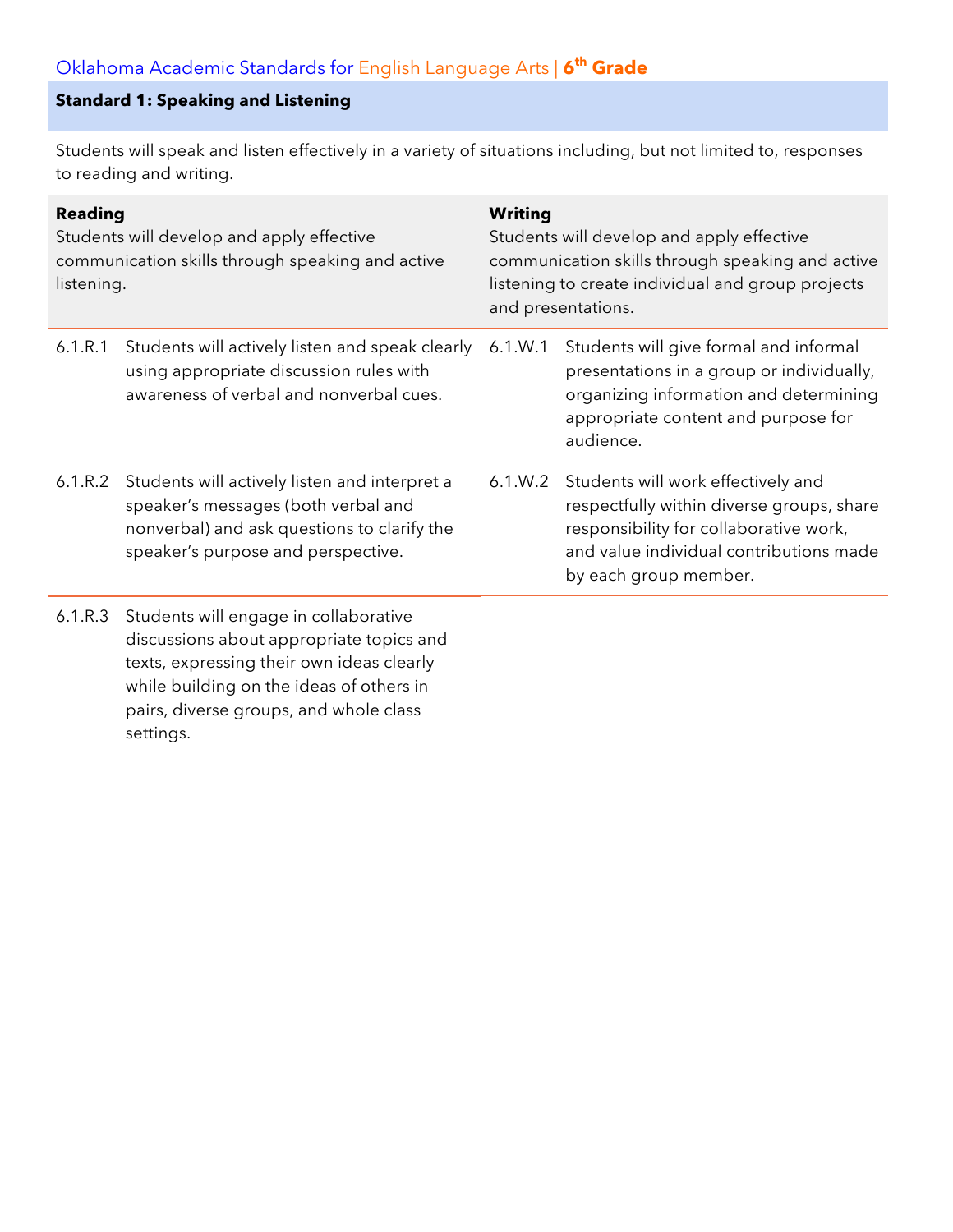## Oklahoma Academic Standards for English Language Arts | **6th Grade**

#### **Standard 2: Reading Foundations/Reading and Writing Process**

Students will develop foundational skills for future reading success by working with sounds, letters, and text. Students will use a variety of recursive reading and writing processes.

#### **Fluency**

Students will recognize high- frequency words and read grade-level text smoothly and accurately, with expression that connotes comprehension.

- 6.2.F.1 Students will read high frequency and irregularly spelled grade-level words with automaticity in text.
- 6.2.F.2 Students will orally read grade-level text at an appropriate rate, smoothly and accurately, with expression that connotes comprehension.

*Students will continue to review and apply earlier grade level expectations for this standard. If these fluency skills are not mastered, students will address skills from previous grades.*

| <b>Reading</b><br>Students will read and comprehend increasingly<br>complex literary and informational texts. |                                                                                                                                                                | <b>Writing</b><br>Students will develop and strengthen writing by<br>engaging in a recursive process that includes<br>prewriting, drafting, revising, editing, and publishing. |                                                                                                                                                                                                                              |  |
|---------------------------------------------------------------------------------------------------------------|----------------------------------------------------------------------------------------------------------------------------------------------------------------|--------------------------------------------------------------------------------------------------------------------------------------------------------------------------------|------------------------------------------------------------------------------------------------------------------------------------------------------------------------------------------------------------------------------|--|
| 6.2.R.1                                                                                                       | Students will create an objective<br>summary, including main idea and<br>supporting details, while maintaining<br>meaning and a logical sequence of<br>events. | 6.2.W.1                                                                                                                                                                        | Students will apply components of a<br>recursive writing process for multiple<br>purposes to create a focused, organized,<br>and coherent piece of writing.                                                                  |  |
| 6.2.R.2                                                                                                       | Students will analyze details in literary<br>and nonfiction/informational texts to<br>distinguish genres.                                                      | 6.2.W.2                                                                                                                                                                        | Students will plan (e.g., outline) and<br>prewrite a first draft as necessary.                                                                                                                                               |  |
| 6.2.R.3                                                                                                       | Students will paraphrase main ideas with<br>supporting details in a text.                                                                                      | 6.2.W.3                                                                                                                                                                        | Students will develop drafts by choosing an<br>organizational structure (e.g., description,<br>compare/contrast, sequential,<br>problem/solution, cause/effect, etc.) and<br>building on ideas in multi-paragraph<br>essays. |  |
|                                                                                                               |                                                                                                                                                                | 6.2.W.4                                                                                                                                                                        | Students will edit and revise multiple drafts<br>for intended purpose (e.g., staying on<br>topic), organization, coherence, using a<br>consistent point of view.                                                             |  |
|                                                                                                               |                                                                                                                                                                | 6.2.W.5                                                                                                                                                                        | Students will use resources to find correct<br>spellings of words (e.g., word wall,<br>vocabulary notebook, print and electronic<br>dictionaries, and spell-check).                                                          |  |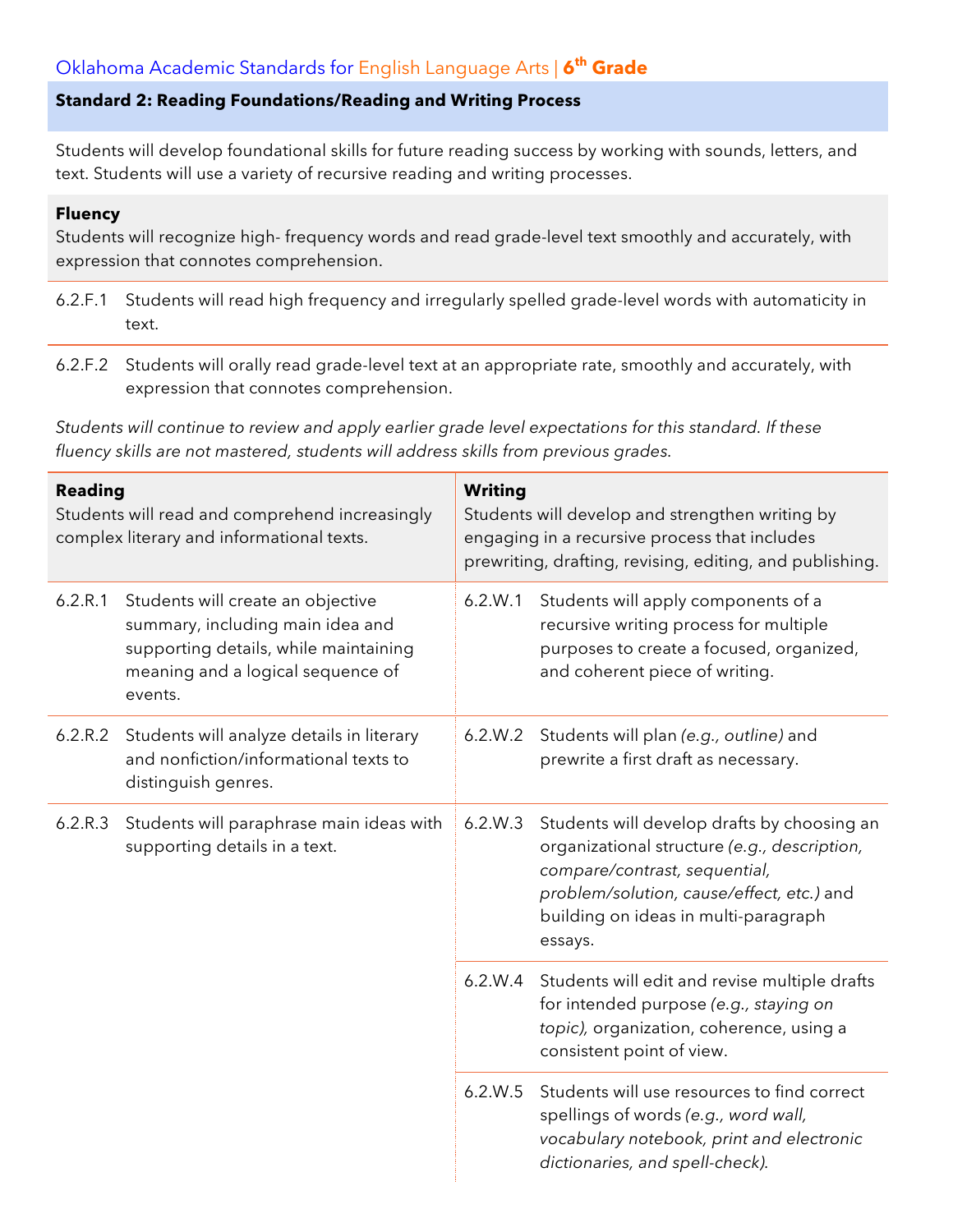# **Standard 3: Critical Reading and Writing**

Students will apply critical thinking skills to reading and writing.

| <b>Reading</b><br>Students will comprehend, interpret, evaluate,<br>and respond to a variety of complex texts of all<br>literary and informational genres from a variety of<br>historical, cultural, ethnic, and global<br>perspectives. |                                                                                                                                                                                                                                                                                                                                                                                    | <b>Writing</b><br>Students will write for varied purposes and audiences<br>in all modes, using fully developed ideas, strong<br>organization, well-chosen words, fluent sentences,<br>and appropriate voice. |                                                                                                                                                                                                |  |
|------------------------------------------------------------------------------------------------------------------------------------------------------------------------------------------------------------------------------------------|------------------------------------------------------------------------------------------------------------------------------------------------------------------------------------------------------------------------------------------------------------------------------------------------------------------------------------------------------------------------------------|--------------------------------------------------------------------------------------------------------------------------------------------------------------------------------------------------------------|------------------------------------------------------------------------------------------------------------------------------------------------------------------------------------------------|--|
| 6.3.R.1                                                                                                                                                                                                                                  | Students will compare and contrast<br>stated or implied purposes of authors<br>writing on the same topic in grade-level<br>literary and/or informational texts.                                                                                                                                                                                                                    | 6.3.W.1                                                                                                                                                                                                      | <b>NARRATIVE</b><br>Students will write narratives incorporating<br>characters, plot, setting, point of view,<br>conflict (i.e., internal, external), and<br>dialogue.                         |  |
| 6.3.R.2                                                                                                                                                                                                                                  | Students will evaluate how the point of<br>view and perspective affect grade-level<br>literary and/or informational text.                                                                                                                                                                                                                                                          | 6.3.W.2                                                                                                                                                                                                      | <b>INFORMATIVE</b><br>Students will compose essays and reports<br>about topics, incorporating evidence (e.g.,<br>specific facts, examples, details) and<br>maintaining an organized structure. |  |
| 6.3.R.3                                                                                                                                                                                                                                  | Students will analyze how key literary<br>elements contribute to the meaning of<br>the literary work:<br>setting<br>plot<br>٠<br>characters (i.e., protagonist,<br>$\bullet$<br>antagonist)<br>characterization<br>$\bullet$<br>theme<br>$\bullet$<br>conflict (i.e., internal and external)<br>$\bullet$                                                                          | 6.3.W.3                                                                                                                                                                                                      | <b>OPINION - Grade Level Focus</b><br>Students will clearly state an opinion<br>supported with facts and details.                                                                              |  |
| 6.3.R.4                                                                                                                                                                                                                                  | Students will evaluate literary devices to   6.3.W.4 Students will show relationships among<br>support interpretations of literary texts:<br>simile<br>metaphor<br>$\bullet$<br>personification<br>$\bullet$<br>onomatopoeia<br>$\bullet$<br>hyperbole<br>$\bullet$<br>imagery<br>٠<br>symbolism*<br>tone*<br>*Students will find textual evidence when<br>provided with examples. |                                                                                                                                                                                                              | facts, opinions, and supporting details.                                                                                                                                                       |  |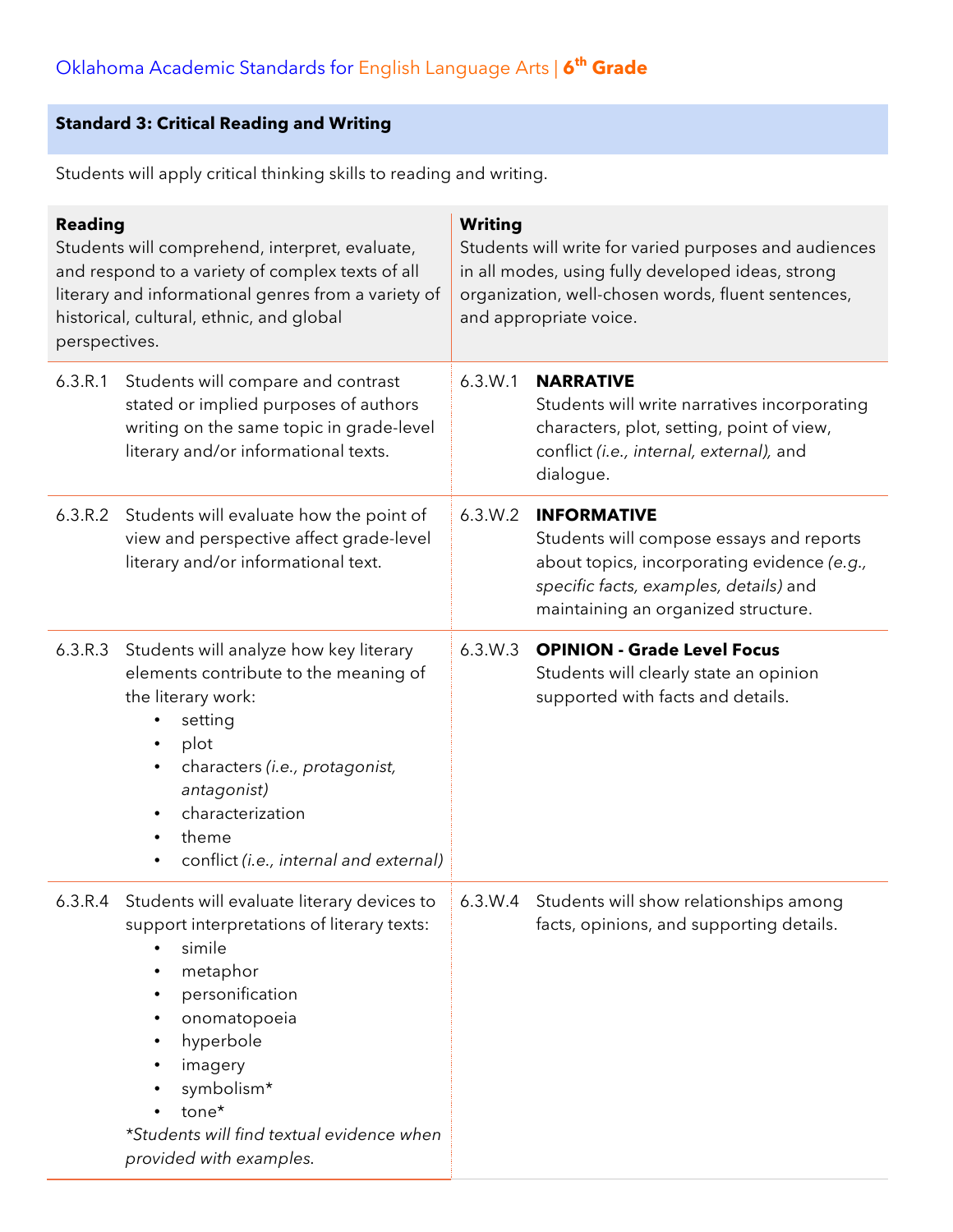# Oklahoma Academic Standards for English Language Arts | **6th Grade**

- 6.3.R.5 Students will categorize facts included in an argument as *for* or *against* an issue.
- 6.3.R.6 Students will analyze the structures of texts *(e.g., description, compare/contrast, sequential, problem/solution, cause/effect)* and content by making inferences about texts and use textual evidence to support understanding.
- 6.3.R.7 Students will analyze texts and ideas within and between texts and provide textual evidence to support their inferences.

#### **Standard 4: Vocabulary**

Students will expand their working vocabularies to effectively communicate and understand texts.

| <b>Reading</b><br>Students will expand academic, domain-appropriate,<br>grade-level vocabularies through reading, word study,<br>and class discussion. |                                                                                                                                                                       | <b>Writing</b><br>Students will apply knowledge of vocabularies to<br>communicate by using descriptive, academic,<br>and domain-appropriate abstract and concrete<br>words in their writing. |                                                                                                              |
|--------------------------------------------------------------------------------------------------------------------------------------------------------|-----------------------------------------------------------------------------------------------------------------------------------------------------------------------|----------------------------------------------------------------------------------------------------------------------------------------------------------------------------------------------|--------------------------------------------------------------------------------------------------------------|
| 6.4.R.1                                                                                                                                                | Students will increase knowledge of<br>academic, domain-appropriate, grade-level<br>vocabulary to infer meaning of grade-level<br>text.                               | 6.4.W.1                                                                                                                                                                                      | Students will use domain-appropriate<br>vocabulary to communicate ideas in<br>writing clearly.               |
| 6.4.R.2                                                                                                                                                | Students will use word parts (e.g., affixes,<br>Greek and Latin roots, stems) to define and<br>determine the meaning of increasingly<br>complex words.                | 6.4.W.2                                                                                                                                                                                      | Students will select appropriate<br>language to create a specific effect<br>according to purpose in writing. |
| 6.4.R.3                                                                                                                                                | Students will use context clues to determine<br>or clarify the meaning of words or distinguish<br>among multiple-meaning words.                                       |                                                                                                                                                                                              |                                                                                                              |
| 6.4.R.4                                                                                                                                                | Students will infer the relationships among<br>words with multiple meanings, including<br>synonyms, antonyms, analogies, and more<br>complex homographs and homonyms. |                                                                                                                                                                                              |                                                                                                              |
| 6.4.R.5                                                                                                                                                | Students will use a dictionary, glossary, or a<br>thesaurus (print and/or electronic) to                                                                              |                                                                                                                                                                                              |                                                                                                              |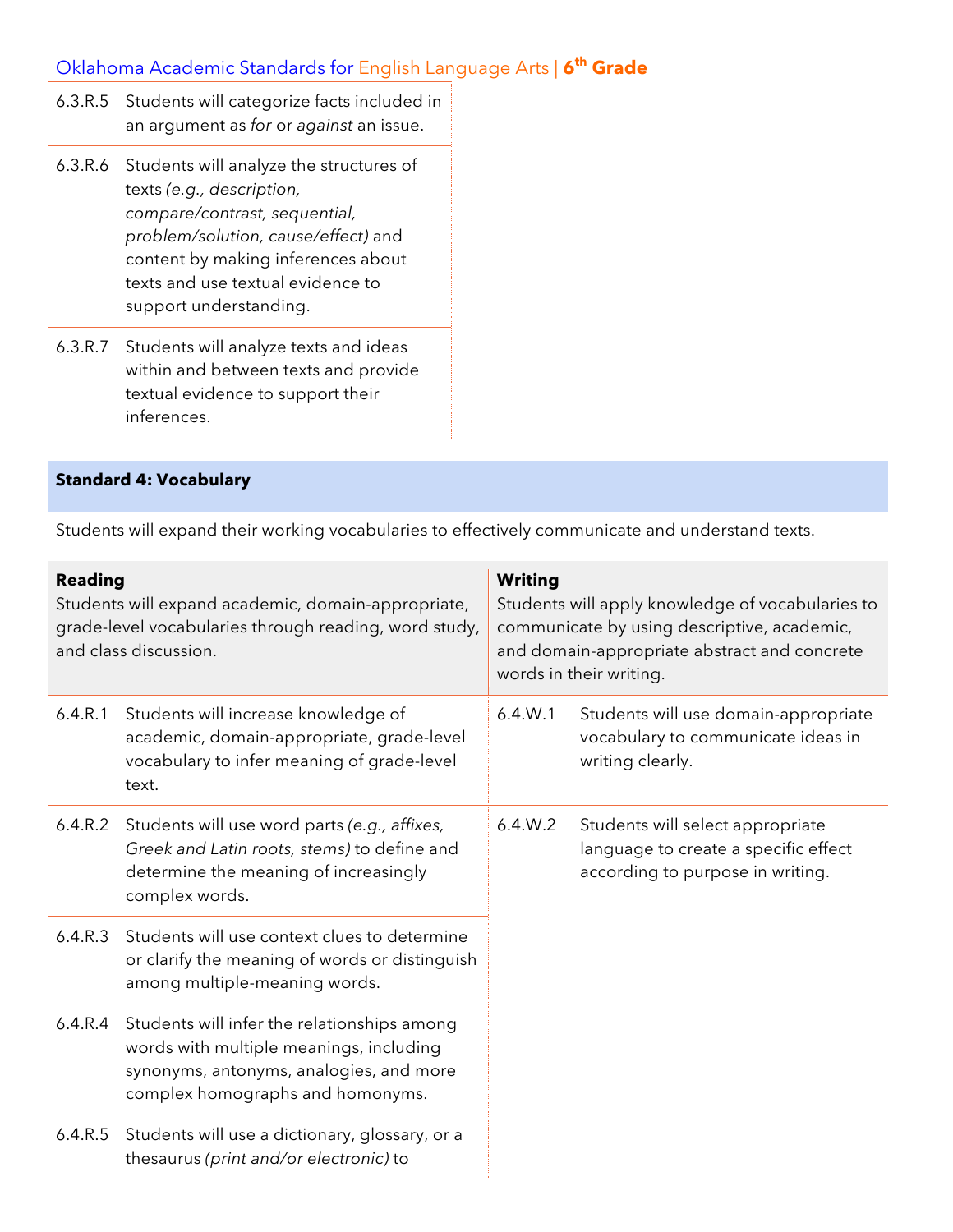# Oklahoma Academic Standards for English Language Arts | **6th Grade**

determine or clarify the meanings, syllabication, pronunciation, synonyms, and parts of speech of words.

#### **Standard 5: Language**

Students will apply knowledge of grammar and rhetorical style to reading and writing.

| <b>Reading</b><br>Students will apply knowledge of grammar and<br>rhetorical style to analyze and evaluate a variety<br>of texts. |                                                                                                               | <b>Writing</b><br>Students will demonstrate command of Standard<br>English grammar, mechanics, and usage through<br>writing and other modes of communication. |                                                                                                                                          |  |
|-----------------------------------------------------------------------------------------------------------------------------------|---------------------------------------------------------------------------------------------------------------|---------------------------------------------------------------------------------------------------------------------------------------------------------------|------------------------------------------------------------------------------------------------------------------------------------------|--|
| 6.5.R.1                                                                                                                           | Students will recognize simple and<br>compound sentences to signal<br>differing relationships among ideas.    | 6.5.W.1                                                                                                                                                       | Students will write using correct mechanics<br>with a focus on commas, apostrophes,<br>quotation marks, colons, and semi-colons.         |  |
| 6.5.R.2                                                                                                                           | Students will recognize verb tense to<br>signify various times, sequences,<br>states, and conditions in text. |                                                                                                                                                               | 6.5.W.2 Students will compose simple, compound,<br>and complex sentences and questions to<br>signal differing relationships among ideas. |  |
| 6.5.R.3                                                                                                                           | Students will recognize the subject<br>and verb agreement.                                                    | 6.5.W.3                                                                                                                                                       | Students will use intensive and reflexive<br>pronouns.                                                                                   |  |
|                                                                                                                                   |                                                                                                               | 6.5.W.4                                                                                                                                                       | Students will recognize and correct<br>inappropriate shifts in pronoun number and<br>person.                                             |  |
|                                                                                                                                   |                                                                                                               | 6.5.W.5                                                                                                                                                       | Students will recognize and correct vague<br>pronouns (i.e., ones with unclear or<br>ambiguous antecedents).                             |  |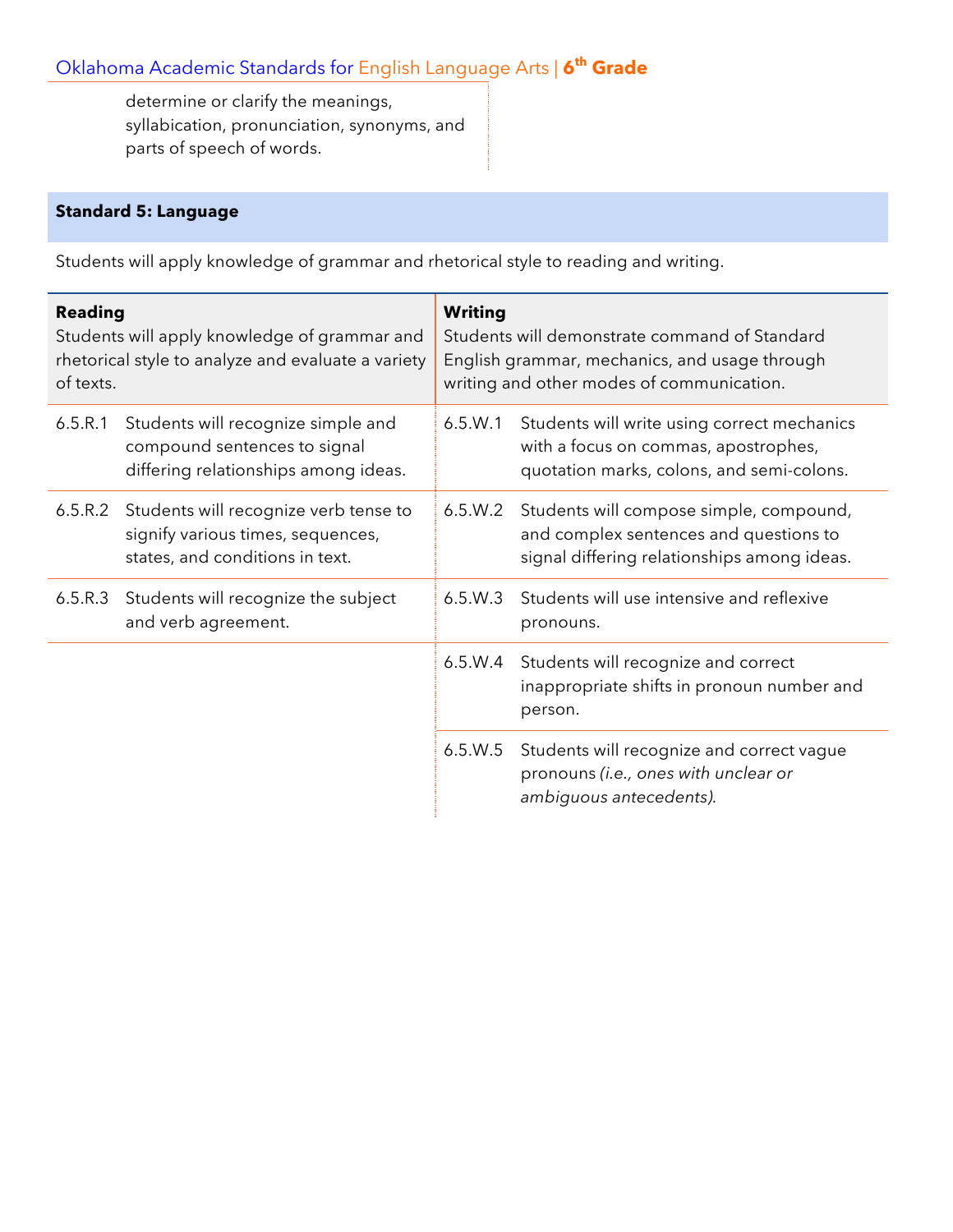#### **Standard 6: Research**

Students will engage in inquiry to acquire, refine, and share knowledge.

| <b>Reading</b><br>Students will comprehend, evaluate, and<br>synthesize resources to acquire and refine<br>knowledge. |                                                                                                                              | <b>Writing</b><br>Students will summarize and paraphrase, integrate<br>evidence, and cite sources to create reports, projects,<br>papers, texts, and presentations for multiple purposes.                                                    |                                                                                                                                              |  |
|-----------------------------------------------------------------------------------------------------------------------|------------------------------------------------------------------------------------------------------------------------------|----------------------------------------------------------------------------------------------------------------------------------------------------------------------------------------------------------------------------------------------|----------------------------------------------------------------------------------------------------------------------------------------------|--|
| 6.6.R.1                                                                                                               | Students will use their own viable<br>research questions to find<br>information about a specific topic.                      | Students will write research papers and/or<br>6.6.W.1<br>texts independently over extended periods of<br>time (e.g., time for research, reflection, and<br>revision) and for shorter timeframes (e.g., a<br>single sitting or a day or two). |                                                                                                                                              |  |
| 6.6.R.2                                                                                                               | Students will record and organize<br>information from various primary and<br>secondary sources (e.g., print and<br>digital). | 6.6.W.2                                                                                                                                                                                                                                      | Students will refine and formulate a viable<br>research question and/or topic from initial<br>findings.                                      |  |
| 6.6.R.3                                                                                                               | Students will determine the<br>relevance, reliability, and validity of<br>the information gathered.                          | 6.6.W.3                                                                                                                                                                                                                                      | Students will organize information found<br>during research, following a citation style (e.g.,<br>MLA, APA, etc.) with guidance and support. |  |
|                                                                                                                       |                                                                                                                              | 6.6.W.4                                                                                                                                                                                                                                      | Students will summarize and present<br>information in a report.                                                                              |  |

## **Standard 7: Multimodal Literacies**

Students will acquire, refine, and share knowledge through a variety of written, oral, visual, digital, non-verbal, and interactive texts.

| <b>Reading</b><br>Students will evaluate written, oral, visual, and<br>digital texts in order to draw conclusions and<br>analyze arguments. |                                                                                                                                                                                                                                                             | <b>Writing</b><br>Students will create multimodal texts to<br>communicate knowledge and develop arguments. |                                                                                                                                  |  |
|---------------------------------------------------------------------------------------------------------------------------------------------|-------------------------------------------------------------------------------------------------------------------------------------------------------------------------------------------------------------------------------------------------------------|------------------------------------------------------------------------------------------------------------|----------------------------------------------------------------------------------------------------------------------------------|--|
| 6.7.R.1                                                                                                                                     | Students will compare and contrast<br>the effectiveness of a variety of<br>written, oral, visual, digital, non-<br>verbal, and interactive texts to<br>generate and answer literal,<br>interpretive, and applied questions<br>to create new understandings. | 6.7.W.1                                                                                                    | Students will create multimodal content<br>that effectively communicates ideas using<br>technologies and appropriate media.      |  |
|                                                                                                                                             | 6.7.R.2 Students will analyze the impact of<br>selected media and formats on<br>meaning.                                                                                                                                                                    |                                                                                                            | 6.7.W.2 Students will create presentations that<br>integrate visual displays and other<br>multimedia to enrich the presentation. |  |